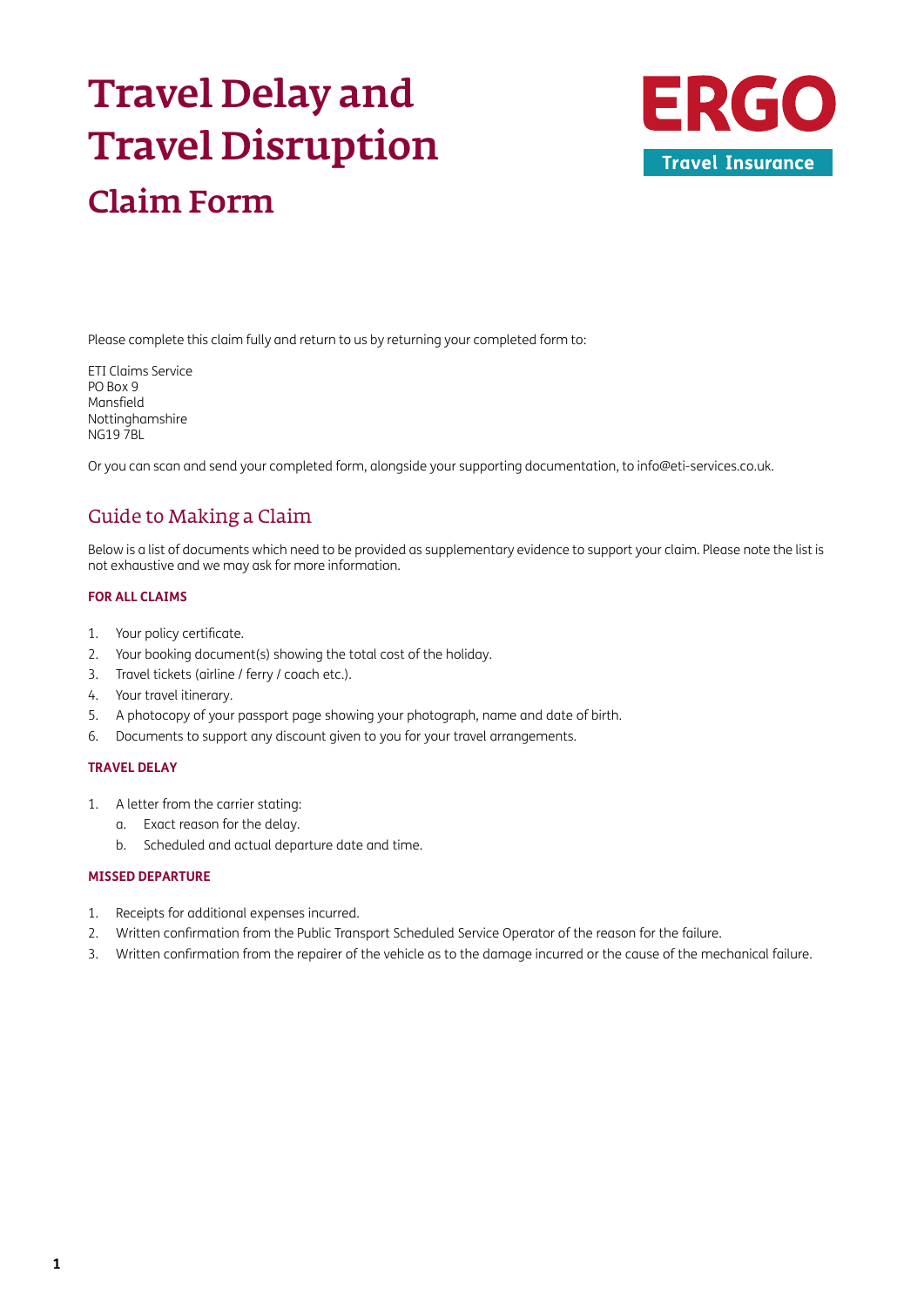### Personal details

| Title           | Miss<br>Mrs<br>Mr<br>Ms | Other           |
|-----------------|-------------------------|-----------------|
| Family name     |                         | First name      |
| Date of birth   |                         |                 |
| Address         |                         |                 |
|                 |                         |                 |
|                 |                         | Post code       |
| Daytime tel no. |                         | Evening tel no. |
| Email address   |                         | Occupation      |
|                 |                         |                 |

# Policy details

| Company name    |              |                | If applicable |
|-----------------|--------------|----------------|---------------|
| Policy number   |              | Date of issue  |               |
| Date of booking |              | Destination    |               |
| Date of travel  | $\mathbf{H}$ | Date of return |               |
| Travel agent    |              | Tour operator  |               |

# Claim details

Date you became aware of possible delay / disruption

- 
- 
- 
- 
- Overall length of delay

| ate you became aware or<br>oossible delay / disruption |  |  |  |  |      |
|--------------------------------------------------------|--|--|--|--|------|
| Schedule check-in date                                 |  |  |  |  | Time |
| Actual check-in date                                   |  |  |  |  | Time |
| Schedule departure date                                |  |  |  |  | Time |
| Actual departure date                                  |  |  |  |  | Time |
| Overall length of delay                                |  |  |  |  |      |

| the control of the control of the | the contract of the contract of the contract of |
|-----------------------------------|-------------------------------------------------|
|                                   |                                                 |
|                                   |                                                 |
|                                   |                                                 |
|                                   |                                                 |
|                                   |                                                 |
|                                   |                                                 |
|                                   |                                                 |
|                                   |                                                 |
|                                   |                                                 |
|                                   |                                                 |

| Method of transport to<br>international departure point |  |
|---------------------------------------------------------|--|
| Reason for delay / disruption                           |  |

- Please Note 1. We require a letter from the Carrier or Tour Operator (NOT THE TRAVEL AGENT) stating: a. the official cause of the delay; and<br>b. the exact period of delay.
	- the exact period of delay.
	- 2. We require original travel tickets, boarding passes etc.
	- 3. If you are claiming for missed departure, we require documentary evidence about the circumstances and financial outlay made.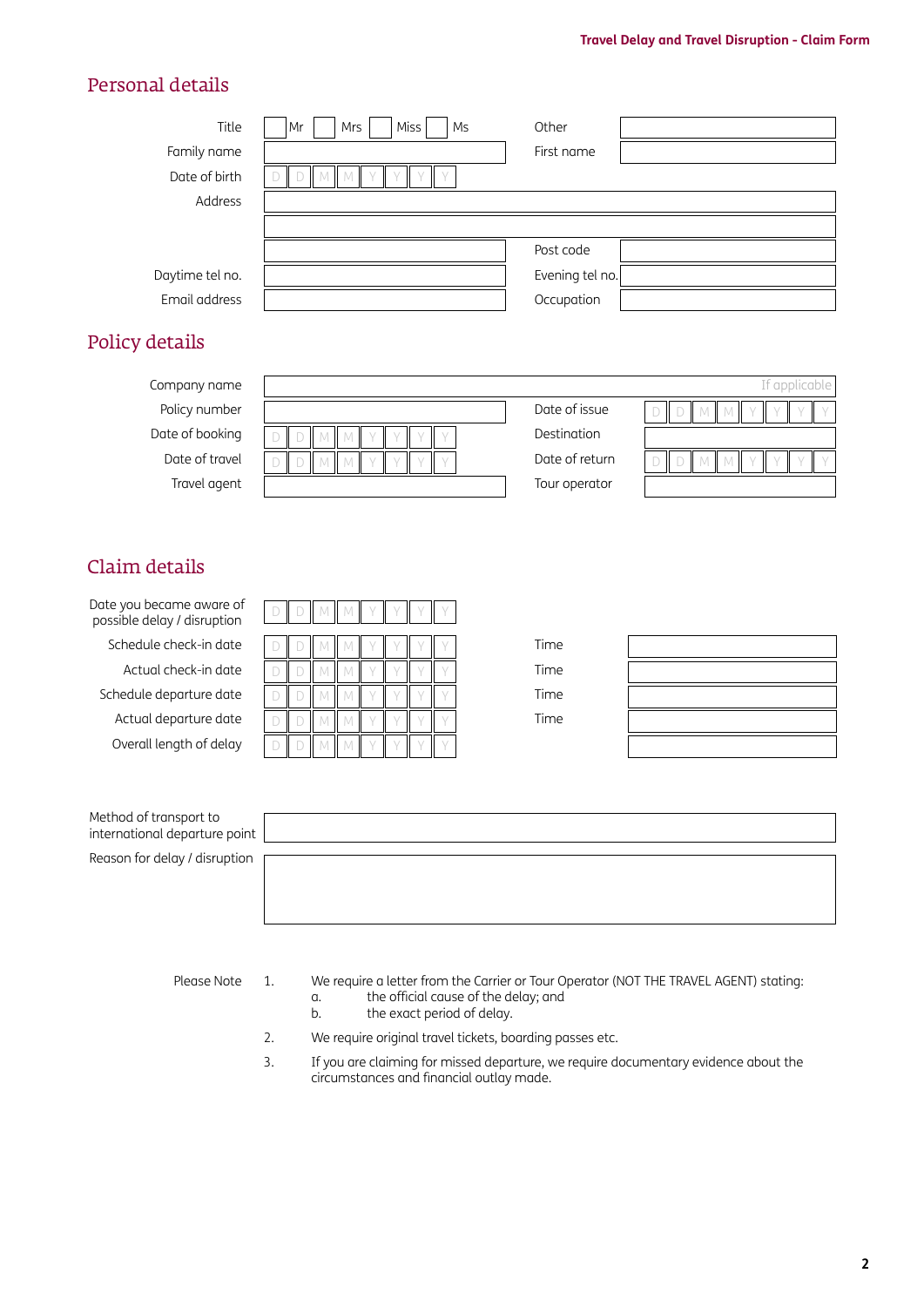# Additional expenses

| Date | Description | Provider | Local<br>currency | UK<br>equivalent | Paid - Yes / No |
|------|-------------|----------|-------------------|------------------|-----------------|
|      |             |          |                   |                  |                 |
|      |             |          |                   |                  |                 |
|      |             |          |                   |                  |                 |
|      |             |          |                   |                  |                 |
|      |             |          |                   |                  |                 |
|      |             |          |                   |                  |                 |
|      |             |          |                   |                  |                 |
|      |             |          |                   |                  |                 |
|      |             |          |                   |                  |                 |
|      |             |          |                   |                  |                 |
|      |             |          |                   |                  |                 |
|      |             |          |                   |                  |                 |
|      |             |          |                   |                  |                 |
|      |             |          |                   |                  |                 |
|      |             |          |                   |                  |                 |
|      |             |          |                   |                  |                 |
|      |             |          |                   |                  |                 |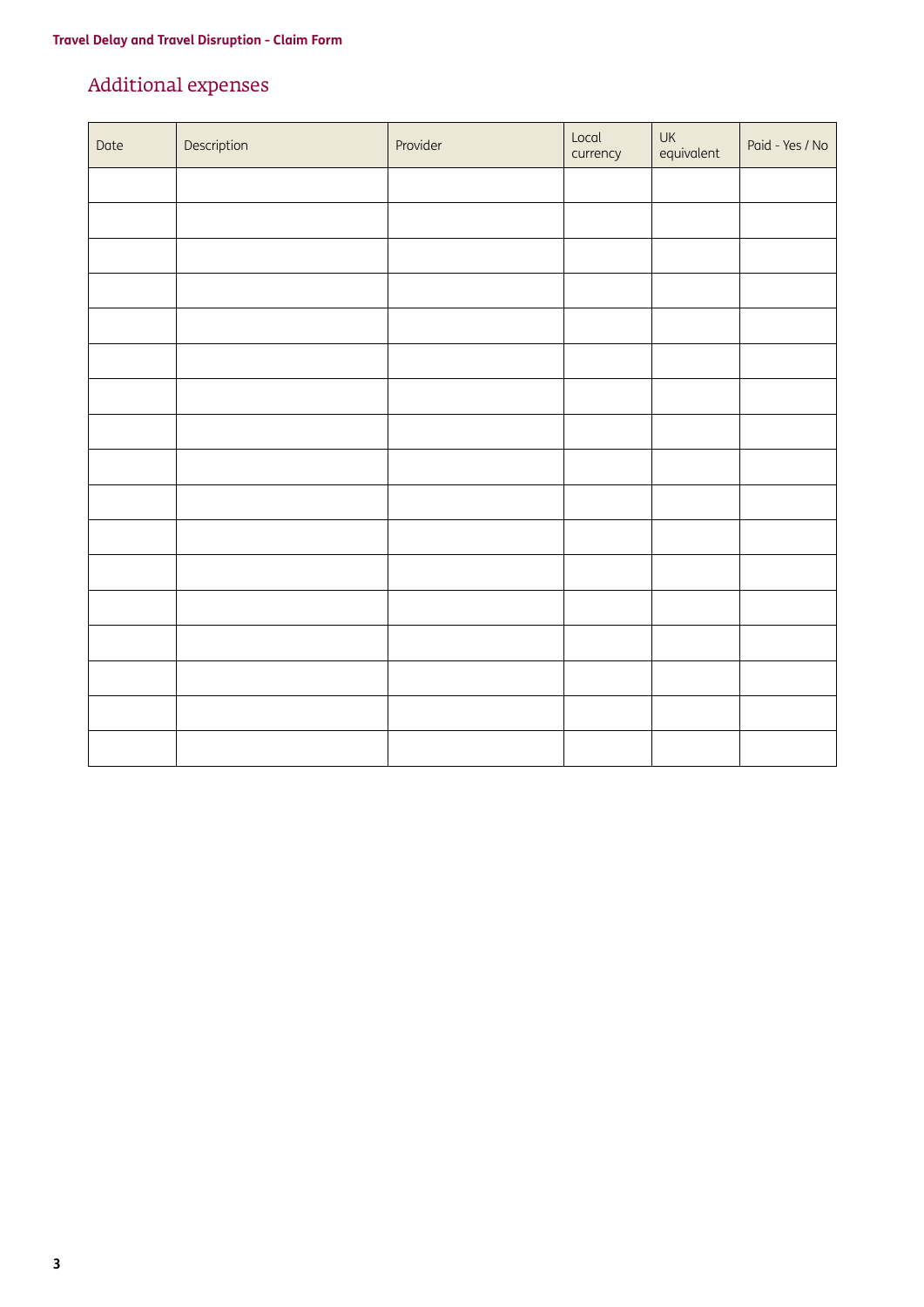# Information we need from you for possible recovery opportunities

Your Travel Policy has conditions attached whereby you must provide us with any information that assist any recovery actions. This is a standard practice in the insurance market and contributions made from other insurance cover serve to keep the costs of your premiums down. The information provided should not affect your renewal premiums or no claims discount.

Please answer the following questions and provide details as required. For questions that require a YES / NO response, please tick the appropriate boxes. Failure to do so may delay your claim.

| 1. Do you have a bank account?                                                                                                                                                                                                                                                       |                          |                 | $Yes$               | $No$           |
|--------------------------------------------------------------------------------------------------------------------------------------------------------------------------------------------------------------------------------------------------------------------------------------|--------------------------|-----------------|---------------------|----------------|
| A bank account you hold may offer Travel Insurance cover as part of the benefits. Under no circumstances will your bank account<br>information be used other than to obtain a contribution from the Travel Insurance provider. This will not affect your bank account<br>in any way. |                          |                 |                     |                |
|                                                                                                                                                                                                                                                                                      | Name of bank (e.g. HSBC) | Type of account | Account holder name | Account number |
| Bank Account                                                                                                                                                                                                                                                                         |                          |                 |                     |                |

| 2. Was a credit card or debit card used to pay all or part of the trip cost?<br>(Certain credit or debit cards provide an element of travel cover) |             |                        | Yes $\Gamma$    | No <sub>1</sub> |
|----------------------------------------------------------------------------------------------------------------------------------------------------|-------------|------------------------|-----------------|-----------------|
|                                                                                                                                                    | Card issuer | Type of card e.g. Visa | Cardholder name | Card number     |
| Bank Account                                                                                                                                       |             |                        |                 |                 |

| 3. Do you have a Household Contents insurance policy?<br>(Some household contents policies provide an element of travel cover) |  | $Yes \mid$        | N <sub>O</sub> |
|--------------------------------------------------------------------------------------------------------------------------------|--|-------------------|----------------|
| Name of Insurer                                                                                                                |  | Policyholder name | Policy number  |
| Bank Account                                                                                                                   |  |                   |                |

| 4. Do you hold any Private Medical Insurance? |                 | Yes i             | No <sub>1</sub> |
|-----------------------------------------------|-----------------|-------------------|-----------------|
|                                               | Name of Insurer | Policyholder name | Policy number   |
| Bank Account                                  |                 |                   |                 |

| 5. Do you consider anyone to blame for the incident? | Yes | No <sub>1</sub> |
|------------------------------------------------------|-----|-----------------|
| If yes, please provide details.                      |     |                 |
|                                                      |     |                 |
|                                                      |     |                 |
|                                                      |     |                 |
|                                                      |     |                 |

It is a condition of the policy and your responsibility to provide sufficient documentation to support your loss. Failure to provide the required documentation, including the details of any other insurances, will delay and may invalidate the claim.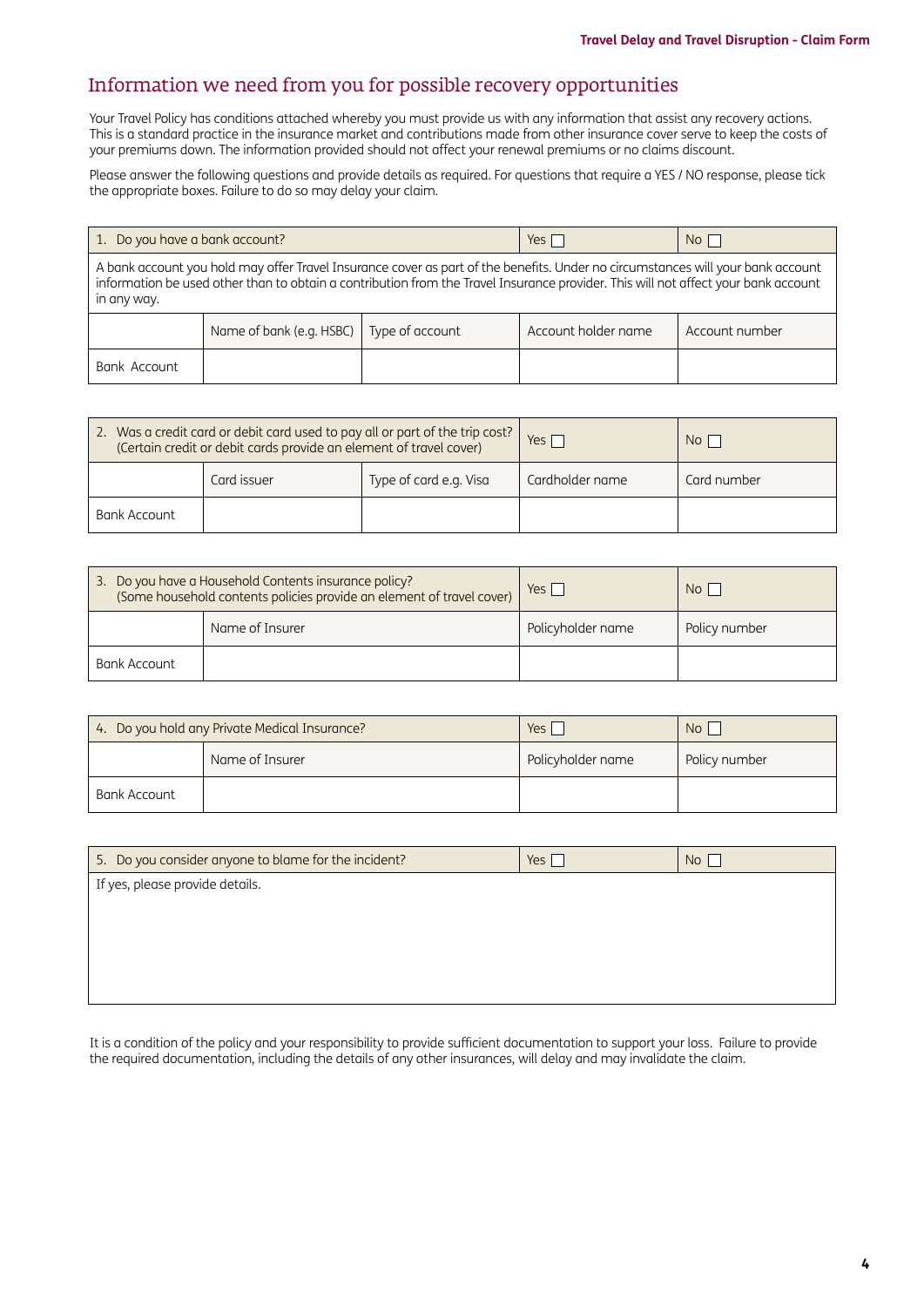# Claimants declaration and signature

- 1. I declare that all details and particulars given in respect of the claim(s) made herein constitute a true and accurate statement.
- 2. To the best of my knowledge and belief I have not omitted any material information which would affect the insurers assessment of this claim.
- 3. I confirm that where a claim or claims are made in respect of others, I have their full authority to act on their behalf. I also confirm that they have been advised that ERGO Travel Insurance Services Ltd (ETI) will not accept any liability if any payments are not distributed proportionately to the persons concerned.
- 4. I am aware that an insurance claim made in the knowledge that any element thereof is fraudulent is a criminal offence and that this will invalidate the policy and will render me liable to prosecution.
- 5. I consent to ETI:
	- a. recording, storing and using my personal data in an electronic record of this claim; and
	- b. sharing the record of this claim, including my personal data, with other insurers and interested parties as part of insurance industry anti-fraud initiatives; in accordance with the General Data Protection Regulation.

### **I have read and understand the declaration above and included the necessary documents to substantiate my claim.**

| Claimant(s) full name(s)                  |                                                                                                                     |
|-------------------------------------------|---------------------------------------------------------------------------------------------------------------------|
| Clients signature                         | Date<br>$\Box$                                                                                                      |
|                                           |                                                                                                                     |
|                                           |                                                                                                                     |
|                                           |                                                                                                                     |
|                                           | Full name of an authorised representative of the corporate policy holder (corporate and / or education group cover) |
|                                           |                                                                                                                     |
|                                           |                                                                                                                     |
| Signature of authorised<br>representative | Date                                                                                                                |
|                                           |                                                                                                                     |
|                                           |                                                                                                                     |
| I / We authorise                          | to act on my behalf in this matter.                                                                                 |
| Client's signature                        | Date                                                                                                                |
|                                           |                                                                                                                     |
|                                           |                                                                                                                     |
|                                           |                                                                                                                     |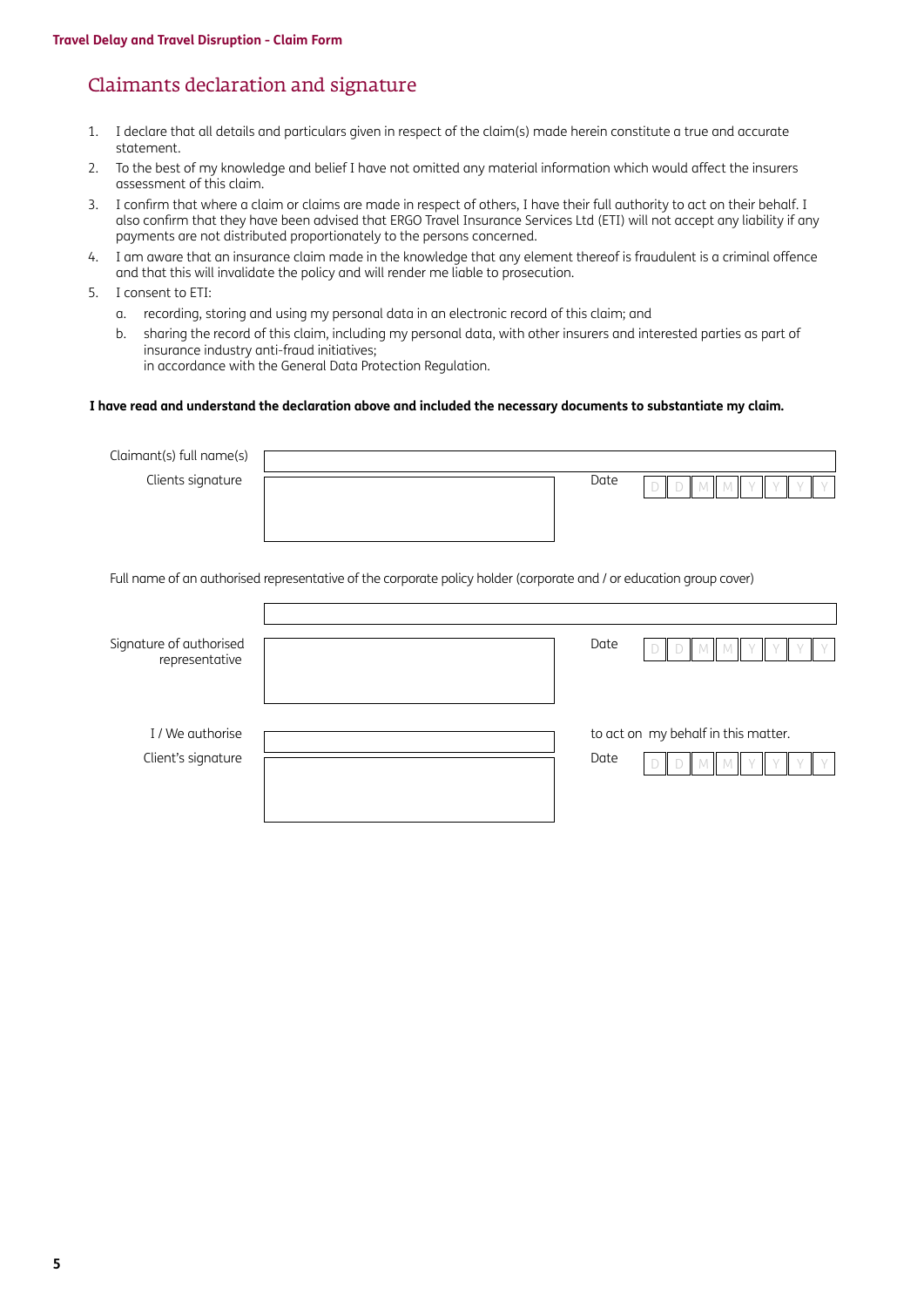# Confidentiality and data protection

### **Consent**

We will only use Your personal data when the law allows Us to. Most commonly We will use Your personal data under the following two circumstances:

- 1. When You gave explicit Consent for Your personal data, and that of others insured under Your Policy, to be collected and processed by Us in accordance with this Data Protection Notice.
- 2. Where We need to perform the contract which We are about to enter into, or have entered into with You.

### **How We use Your Personal Data**

We use Your personal data for the purposes of providing You with insurance, handling claims and providing other services under Your Policy and any other related purposes (this may include underwriting decisions made via automated means). We also use Your personal data to offer renewal of Your Policy, for research or statistical purposes and to provide You with information, products or services that You request from Us or which We feel may interest You. We will also use Your personal data to safeguard against fraud and money laundering and to meet Our general legal or regulatory obligations.

We collect and process Your personal data in line with the General Data Protection Regulation and all other applicable Data Protection legislation. The Data Controller is ETI. For the purposes of handling claims the Data Processor is ETI.

### **Special Categories of Personal Data**

Some of the personal data You provide to Us may be more sensitive in nature and is treated as a Special Category of personal data. This could be information relating to health or criminal convictions, and may be required by Us for the specific purposes of underwriting or as part of the claims handling process. The provision of such data is conditional for Us to be able to provide insurance or manage a claim. Such data will only be used for the specific purposes as set out in this notice.

#### **Sharing Your Personal Data**

We will keep any information You have provided to Us confidential. However, You agree that We may share this information with Great Lakes Insurance SE and other companies within the ERGO Group and with third parties who perform services on Our behalf in administering Your Policy, handling claims and in providing other services under Your Policy. Please see Our Privacy Policy [\(www.ergotravelinsurance.co.uk/ergo-privacy-statement](http://www.ergotravelinsurance.co.uk/ergo-privacy-statement)) for more details about how We will use Your information.

We will also share Your information if We are required to do so by law, if We are authorised to do so by You, where We need to share this information to prevent fraud.

We may transfer Your personal data outside of the European Economic Area ("EEA"). Where We transfer Your personal data outside of the EEA, We will ensure that it is treated securely and in accordance with all applicable Data Protection legislation.

### **Your Rights**

You have the right to ask Us not to process Your personal data for marketing purposes, to see a copy of the personal information We hold about You, to have Your personal data deleted (subject to certain exemptions), to have any inaccurate or misleading data corrected or deleted, to ask Us to provide a copy of Your personal data to any controller and to lodge a complaint with the local data protection authority.

The above rights apply whether We hold Your personal data on paper or in electronic form.

Your personal data will not be kept for longer than is necessary. In most cases this will be for a period of seven years following the expiry of the insurance contract, or Our business relationship with You, unless We are required to retain the data for a longer period due to business, legal or regulatory requirements.

#### **Further Information**

Any queries relating to how We process Your personal data or requests relating to Your Personal Data Rights should be directed to:

Data Protection Officer, ETI, Afon House, Worthing Road, Horsham, RH12 1TL, United Kingdom

Email: [dataprotectionofficer@ergo-travel.co.uk](mailto:dataprotectionofficer%40ergo-travel.co.uk?subject=) Phone: +44 (0) 1403 788 510